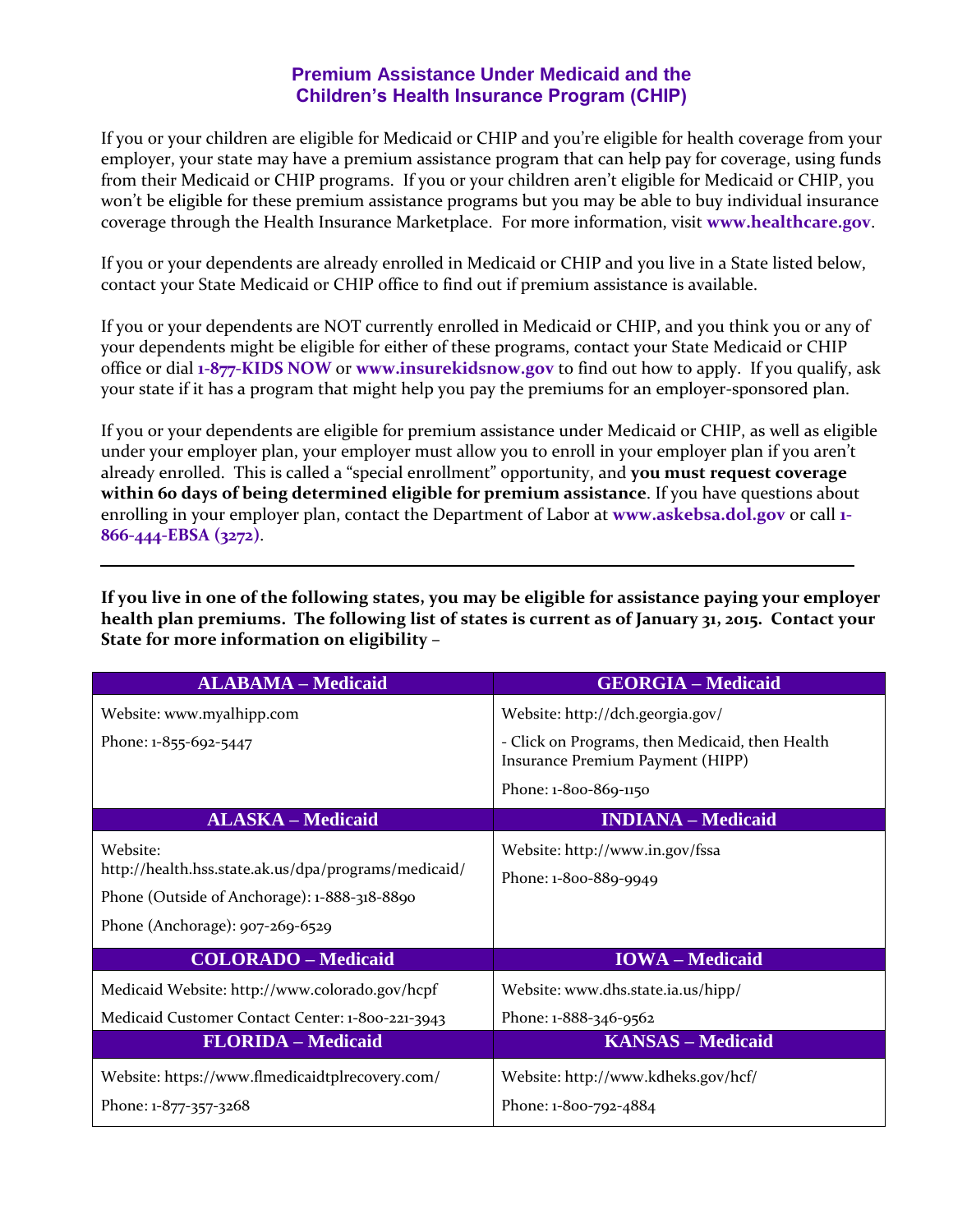| <b>KENTUCKY - Medicaid</b>                                            | <b>NEW HAMPSHIRE - Medicaid</b>                            |
|-----------------------------------------------------------------------|------------------------------------------------------------|
| Website: http://chfs.ky.gov/dms/default.htm                           | Website:                                                   |
| Phone: 1-800-635-2570                                                 | http://www.dhhs.nh.gov/oii/documents/hippapp.pdf           |
|                                                                       | Phone: 603-271-5218                                        |
| <b>LOUISIANA - Medicaid</b>                                           | <b>NEW JERSEY - Medicaid and CHIP</b>                      |
| Website: http://www.lahipp.dhh.louisiana.gov<br>Phone: 1-888-695-2447 | Medicaid Website:<br>http://www.state.nj.us/humanservices/ |
|                                                                       | dmahs/clients/medicaid/                                    |
|                                                                       | Medicaid Phone: 609-631-2392                               |
|                                                                       | CHIP Website: http://www.njfamilycare.org/index.html       |
|                                                                       | CHIP Phone: 1-800-701-0710                                 |
| <b>MAINE - Medicaid</b>                                               | <b>NEW YORK - Medicaid</b>                                 |
| Website: http://www.maine.gov/dhhs/ofi/public-                        | Website:                                                   |
| assistance/index.html                                                 | http://www.nyhealth.gov/health_care/medicaid/              |
| Phone: 1-800-977-6740                                                 | Phone: 1-800-541-2831                                      |
| TTY 1-800-977-6741                                                    |                                                            |
| <b>MASSACHUSETTS - Medicaid and CHIP</b>                              | <b>NORTH CAROLINA - Medicaid</b>                           |
| Website: http://www.mass.gov/MassHealth                               | Website: http://www.ncdhhs.gov/dma                         |
| Phone: 1-800-462-1120                                                 | Phone: 919-855-4100                                        |
| <b>MINNESOTA - Medicaid</b>                                           | <b>NORTH DAKOTA - Medicaid</b>                             |
| Website: http://www.dhs.state.mn.us/id_006254                         | Website:                                                   |
| Click on Health Care, then Medical Assistance                         | http://www.nd.gov/dhs/services/medicalserv/medicaid/       |
| Phone: 1-800-657-3739                                                 | Phone: 1-800-755-2604                                      |
| <b>MISSOURI-Medicaid</b>                                              | <b>OKLAHOMA - Medicaid and CHIP</b>                        |
| Website:                                                              | Website: http://www.insureoklahoma.org                     |
| http://www.dss.mo.gov/mhd/participants/pages/hipp.ht<br>m             | Phone: 1-888-365-3742                                      |
| Phone: 573-751-2005                                                   |                                                            |
| <b>MONTANA - Medicaid</b>                                             | <b>OREGON</b> - Medicaid                                   |
| Website: http://medicaid.mt.gov/member                                | Website: http://www.oregonhealthykids.gov                  |
| Phone: 1-800-694-3084                                                 | http://www.hijossaludablesoregon.gov                       |
|                                                                       | Phone: 1-800-699-9075                                      |
| <b>NEBRASKA - Medicaid</b>                                            | <b>PENNSYLVANIA - Medicaid</b>                             |
| Website: www.ACCESSNebraska.ne.gov                                    | Website: http://www.dpw.state.pa.us/hipp                   |
| Phone: 1-855-632-7633                                                 | Phone: 1-800-692-7462                                      |
| <b>NEVADA - Medicaid</b>                                              | <b>RHODE ISLAND - Medicaid</b>                             |
| Medicaid Website: http://dwss.nv.gov/                                 | Website: www.ohhs.ri.gov                                   |
| Medicaid Phone: 1-800-992-0900                                        | Phone: 401-462-5300                                        |
|                                                                       |                                                            |